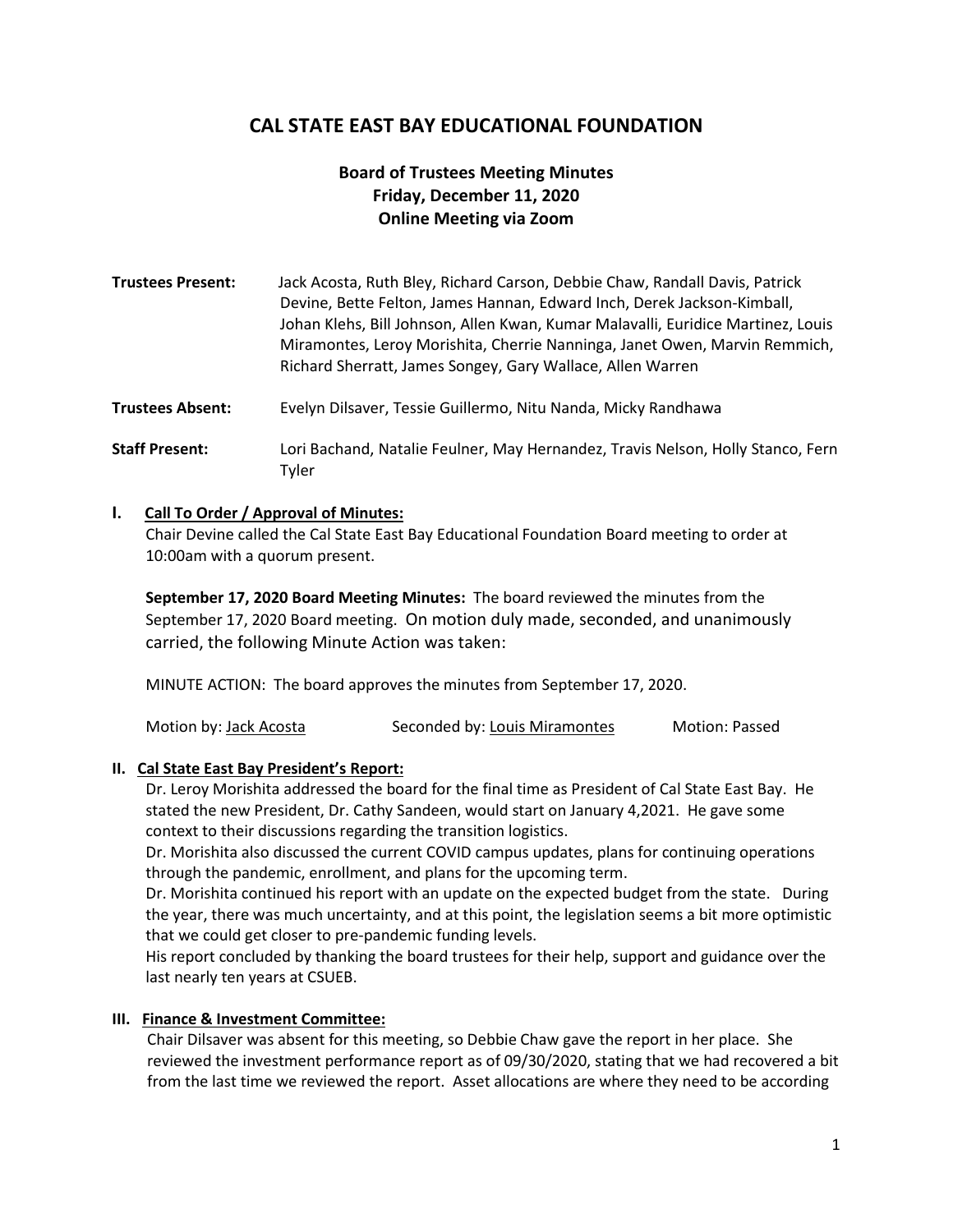to the committee, however, they are expecting lower than average returns over the next seven years.

Treasurer Chaw also reviewed the operating budget as of 09/30/2020, and stated that her team reviewed the cost allocation methodology due to the pandemic, and the administrative fee will be reduced and will reflect in the actuals when expensed, creating a better net asset balance at FYE. She completed the committee report by stating that University Advancement has been doing a great job raising both current use and endowment gifts this year, despite the economic downturn, and this has increased our gift fees, further aiding the projected net positive FYE operating budget balance.

#### **IV. University Advancement Update**

Vice President Johnson updated the board on fundraising success' the division has recently seen. He asked Dr. Inch to give a presentation on a current fundraising initiative, East Bay CAN Network. Dr. Inch presented on EBCAN, explained why it is such a high priority for helping students at this time, explaining it creates a pathway in partnership with the community college district to help students get a four-year degree by agreeing to transfer units between the two entities, allowing students a clear path to graduation. Dr. Inch completed his presentation with a Q&A session about the project with the board.

Bill completed the update by giving a status of the Applied Sciences Center and presented some mockup of what the building could look like when completed.

#### **V. Finance & Investment Committee:**

Vice President Debbie Chaw gave the Finance & Investment Committee report in Chair Dilsaver's absence. She reviewed the March 30, 2020 investment results, and while we were negative at that time, we did bounce back slightly with the portfolio, although we are still below benchmark. Our financial advisor has informed us we should continue to expect below average returns over the next seven years, but we are still performing well given the current financial circumstances. Chaw reviewed the final operating budget results for FY 19/20 and the proposed budget for FY 20/21. She said there will be some changes this year, especially on the expense side due to the university reviewing their policies related to fees chares to the foundation and will help our net assets to be positive at year end.

#### **VI. Campaign Steering Committee:**

Chair Klehs reviewed the report with the board noting that fundraising efforts have been successful for our campus despite the current challenges. The board had a discussion on the recent #GivingTuesday campaign, and gave some useful feedback for Advancement staff to incorporate. Some of the success achieved this year was the total number of new donors, our highest dollar count raised on this date, and the highest number of new alumni making gifts. Overall it was a success for CSUEB.

#### **VII. Nominating Committee:**

Chair Sherratt stated during the Presidential transition, the committee is not meeting until the new President is on campus to ensure they have an opportunity to review any board prospects. The Nominating Committee is looking into some potential names to bring forward, and expects to meet in the new year to discuss the upcoming slate of officers and how to approach new trustees with a new president on board.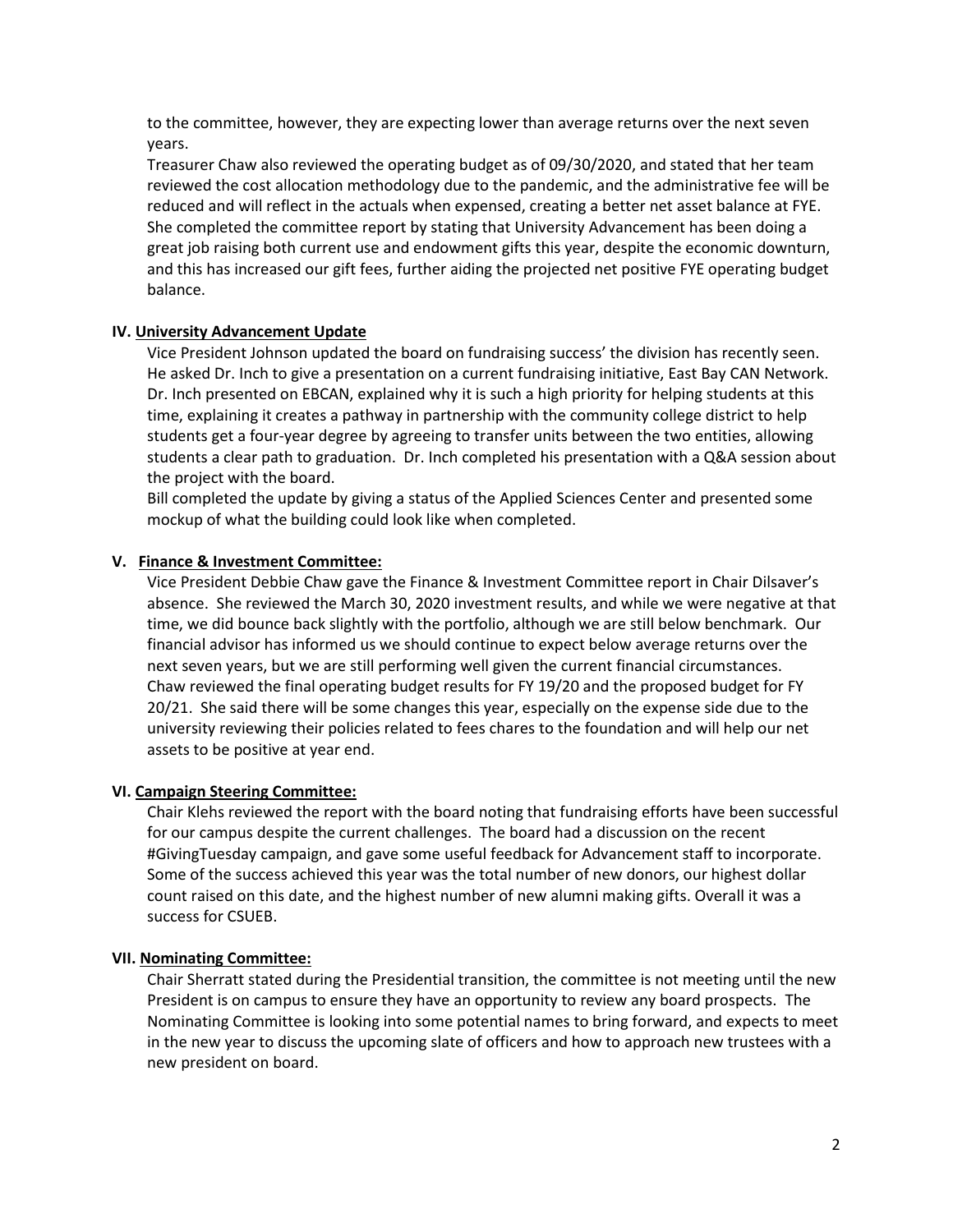#### **VIII. University Advancement Update:**

Vice President Johnson started his update by thanking one of our trustees, Randall Davis, for his generosity, particularly related to his inspiring giving for the Applied Sciences Center, which the Green Biome Institute lives. He further discussed the remaining goals to complete the Applied Sciences Center initiative, the upcoming Presidential transition, and discussed the planned actions to occur over the next few months to help welcome our new President.

#### **VIII. New or Old Business:**

With no further business to discuss, Chair Devine adjourned the meeting at 11:48am.

Dated: December 11, 2020

[\\_\\_\\_\\_\\_\\_\\_\\_\\_\\_\\_\\_\\_\\_\\_\\_\\_\\_\\_\\_\\_\\_\\_\\_\\_\\_\\_\\_\\_\\_\\_\\_](https://csueastbay.na2.documents.adobe.com/verifier?tx=CBJCHBCAABAA3CeHGusMNQAyu1f9_vBKRUVcNC2avMLE) Ruth Bley (Apr 13, 2021 08:14 EDT)

Ruth Bley, Secretary

Recorded by May Hernandez, Educational Foundation Analyst